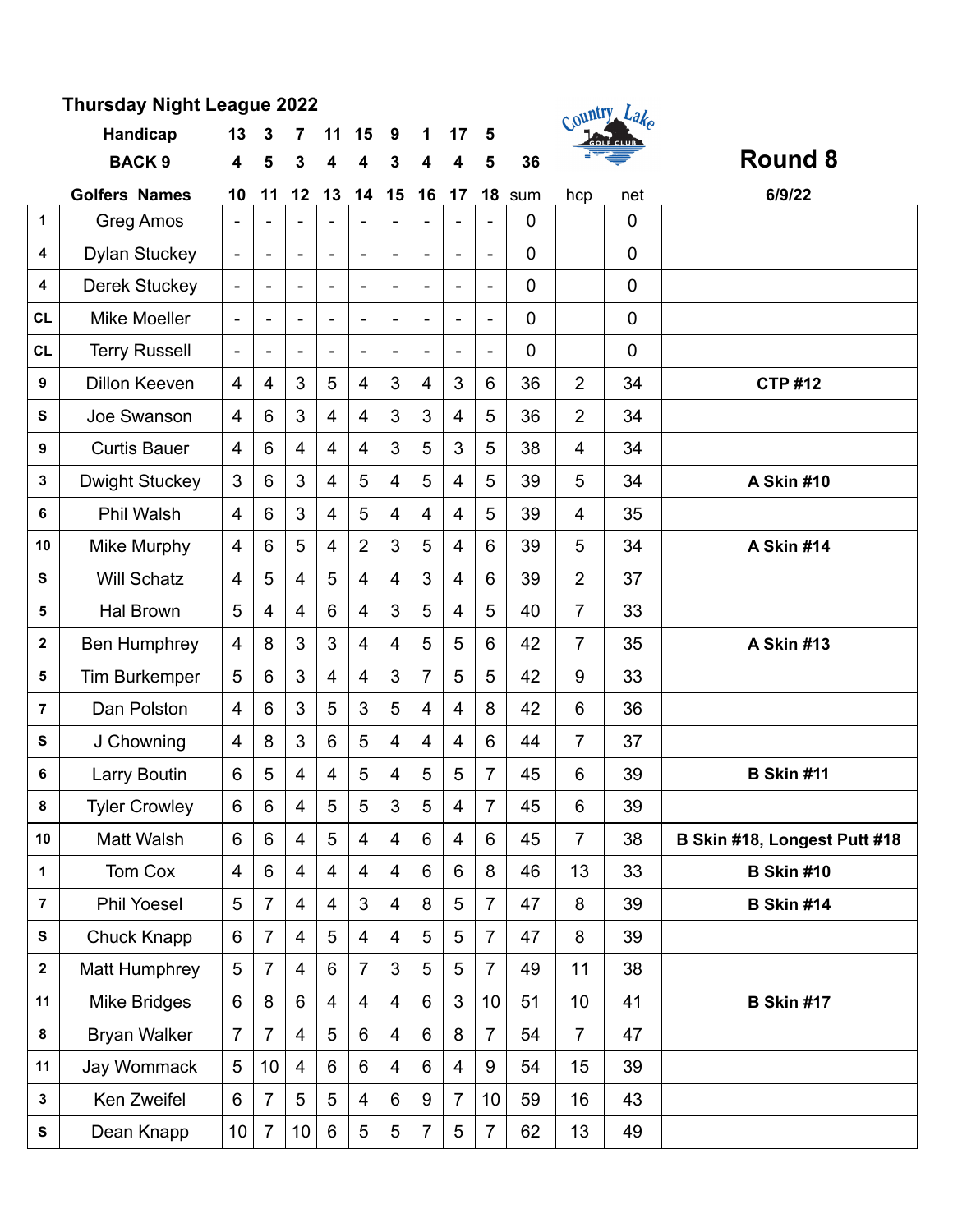| Thursaday Night League 2022 |                       |                              |                |                |                              |                 |                |                |                              |                         |             |                           |     |                            |
|-----------------------------|-----------------------|------------------------------|----------------|----------------|------------------------------|-----------------|----------------|----------------|------------------------------|-------------------------|-------------|---------------------------|-----|----------------------------|
|                             | <b>Handicap</b>       | 8                            | 18             | 16             | 10                           | 6               | $\mathbf{2}$   | 14             | 12                           | 4                       |             | Country Lake<br>GOLF CLUB |     | <b>Round 7</b>             |
|                             | <b>FRONT 9</b>        | 5                            | 3              | 4              | 4                            | 5               | 3              | 4              | 3                            | $\overline{\mathbf{4}}$ | 35          |                           |     |                            |
|                             | <b>Golfers Names</b>  | 1                            | $\mathbf 2$    | 3              | 4                            | 5               | 6              | 7              | 8                            | 9                       | sum         | hcp                       | net | 6/2/2022                   |
| 8                           | Maurice Gritzman      |                              |                |                |                              |                 |                |                |                              |                         | $\mathbf 0$ |                           | 0   |                            |
| CL                          | <b>Terry Russell</b>  | $\qquad \qquad \blacksquare$ |                |                | $\qquad \qquad \blacksquare$ |                 |                |                | $\qquad \qquad \blacksquare$ | $\blacksquare$          | 0           |                           | 0   |                            |
| $\boldsymbol{9}$            | Dillon Keeven         | 4                            | 4              | 5              | 4                            | 5               | $\overline{2}$ | 4              | $\overline{2}$               | 6                       | 36          | $\overline{2}$            | 34  | A Skin #6, #8              |
| 7                           | Dan Polston           | 5                            | 5              | 5              | 4                            | 6               | 3              | 4              | 3                            | 4                       | 39          | 6                         | 33  |                            |
| S                           | Joseph Swanson        | 5                            | 4              | 5              | 4                            | 4               | 4              | 6              | 3                            | 4                       | 39          |                           | 39  | A Skin #5                  |
| 1                           | Greg Amos             | 6                            | 4              | 5              | 4                            | 6               | 3              | 5              | 4                            | 4                       | 41          | 9                         | 32  | CTP#6                      |
| 4                           | <b>Dylan Stuckey</b>  | 5                            | 3              | 3              | $\overline{7}$               | 6               | 3              | 7              | 3                            | $\overline{4}$          | 41          | 4                         | 37  | A Skin#3                   |
| S                           | <b>Will Schatz</b>    | 9                            | 4              | 4              | 4                            | 5               | 4              | $\overline{4}$ | $\overline{4}$               | 3                       | 41          | $\overline{2}$            | 39  | A Skin #9                  |
| 6                           | Phil Walsh            | 4                            | 3              | 5              | 5                            | 6               | 4              | 4              | $\overline{4}$               | $\overline{7}$          | 42          | 3                         | 39  |                            |
| $\mathbf 2$                 | <b>Matt Humphrey</b>  | 4                            | 4              | 5              | 5                            | 7               | 6              | 5              | 3                            | 4                       | 43          | 11                        | 32  |                            |
| 6                           | Larry Boutin          | 5                            | 3              | 6              | 4                            | 6               | 5              | 5              | 4                            | 5                       | 43          | 6                         | 37  |                            |
| S                           | J Chowning            | $6\phantom{1}$               | 5              | $\overline{4}$ | 4                            | 8               | 3              | 4              | 3                            | 6                       | 43          | $\overline{7}$            | 36  |                            |
| 9                           | <b>Curtis Bauer</b>   | 6                            | 5              | 6              | 5                            | 7               | 3              | 5              | 4                            | 4                       | 45          | 4                         | 41  |                            |
| 5                           | <b>Hal Brown</b>      | $\overline{7}$               | 3              | 5              | 8                            | 5               | 4              | 5              | 5                            | 5                       | 47          | 7                         | 40  |                            |
| 5                           | <b>Tim Burkemper</b>  | 9                            | 4              | 5              | 6                            | 6               | 3              | 5              | 3                            | $\overline{7}$          | 48          | 9                         | 39  |                            |
| 10                          | Mike Murphy           | 8                            | 4              | $\overline{4}$ | 6                            | 5               | $\overline{4}$ | 5              | 5                            | $\overline{7}$          | 48          | 5                         | 43  | B Skin #5                  |
| 10                          | Matt Walsh            | $\overline{7}$               | 3              | 6              | 5                            | 7               | 5              | 5              | 4                            | 6                       | 48          | 6                         | 42  |                            |
| 1                           | Tom Cox               | 4                            | 4              | 5              | 6                            | 8               | 5              | 7              | 3                            | 7                       | 49          | 13                        | 36  | Longest Putt #1, B Skin #1 |
| 7                           | <b>Phil Yoesel</b>    | $\overline{7}$               | 5              | 5              | 4                            | 7               | $\overline{4}$ | 5              | 5                            | 7                       | 49          | 8                         | 41  |                            |
| $\mathbf 3$                 | <b>Dwight Stuckey</b> | $\overline{5}$               | $\overline{7}$ | 5              | 6                            | $\overline{7}$  | 4              | 7              | $\overline{4}$               | 5                       | 50          | 5                         | 45  | B Skin #9                  |
| $\mathbf{2}$                | Ben Humphrey          | 10                           | 4              | 5              | 4                            | 7               | 5              | 5              | $5\phantom{.0}$              | 6                       | 51          | $\overline{7}$            | 44  |                            |
| S                           | Dean Knapp            | 10                           | 5              | 6              | 5                            | 6               | 3              | $6\,$          | 5                            | 6                       | 52          |                           | 52  |                            |
| 8                           | <b>Bryan Walker</b>   | 6                            | 5              | 6              | 4                            | 9               | 5              | 6              | 3                            | 9                       | 53          | $\overline{7}$            | 46  |                            |
| 11                          | <b>Mike Bridges</b>   | 8                            | 5              | 5              | $\overline{4}$               | 6               | 4              | 8              | 5                            | 8                       | 53          | 10                        | 43  |                            |
| CL                          | Mike Moeller          | 10                           | 3              | $\overline{4}$ | 4                            | 8               | 6              | 7              | 4                            | $\overline{7}$          | 53          | 12                        | 41  |                            |
| S                           | Chuck Knapp           | 8                            | 4              | 5              | 6                            | $\overline{7}$  | 4              | $\overline{7}$ | $6\phantom{1}$               | $\overline{7}$          | 54          |                           | 54  |                            |
| 4                           | <b>Skyler</b>         | $\overline{7}$               | 6              | 5              | 6                            | $\overline{7}$  | 4              | 6              | 4                            | 10                      | 55          | 0                         | 55  |                            |
| 11                          | Jay Wommack           | $\overline{7}$               | 4              | $6\phantom{1}$ | 7                            | 10 <sup>°</sup> | $6\phantom{1}$ | 8              | $\,6$                        | 8                       | 62          | 15                        | 47  |                            |
| $\mathbf{3}$                | Ken Zweifel           | $\overline{7}$               | 6              | 8              | 9                            | 9               | 8              | $\overline{4}$ | 5                            | $\overline{7}$          | 63          | 16                        | 47  | B Skin #7                  |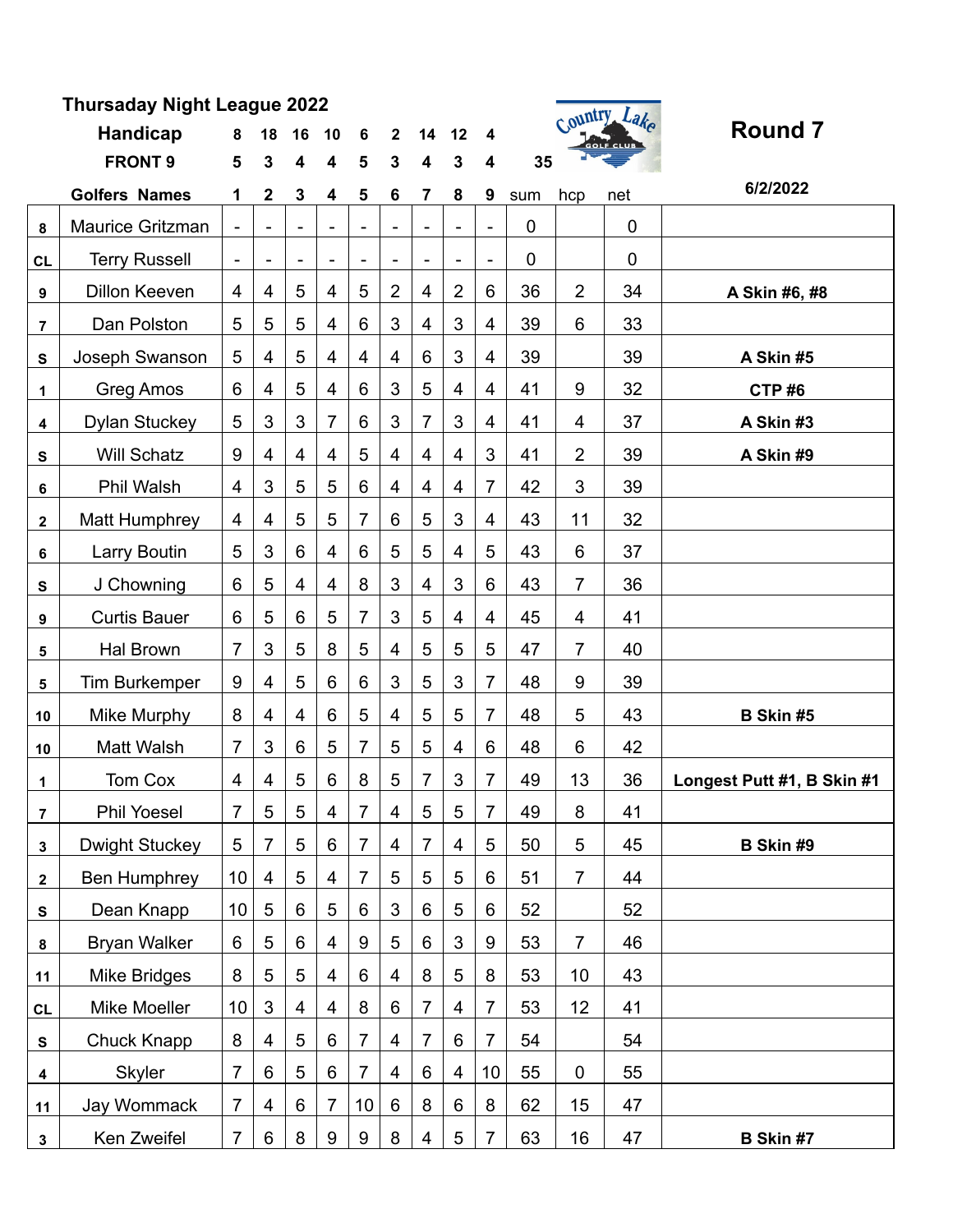| ırsaday Night League 2022 |  |  |  |                        |  | Country Lake     |         |
|---------------------------|--|--|--|------------------------|--|------------------|---------|
| <b>Handicap</b>           |  |  |  | 8 18 16 10 6 2 14 12 4 |  | <b>GOLF CLUB</b> | Round 5 |
| <b>FRONT 9</b>            |  |  |  | 5 3 4 4 5 3 4 3 4      |  |                  |         |



|                         | <b>FRONT 9</b>        | 5                            | 3                        | 4                        | 4                        | 5                        | 3                       | 4                        | 3                            | 4                            | 35  |                |                  |                          |
|-------------------------|-----------------------|------------------------------|--------------------------|--------------------------|--------------------------|--------------------------|-------------------------|--------------------------|------------------------------|------------------------------|-----|----------------|------------------|--------------------------|
|                         | <b>Golfers Names</b>  | 1                            | 2                        | 3                        | 4                        | 5                        | 6                       | $\overline{7}$           | 8                            | 9                            | sum | hcp            | net              | 5/19/2022                |
| 1                       | Joe Cox               |                              |                          |                          |                          |                          |                         |                          |                              |                              | 0   |                | 0                |                          |
| 2                       | Ben Humphrey          | $\overline{\phantom{a}}$     | $\overline{\phantom{a}}$ | $\overline{\phantom{a}}$ | $\overline{\phantom{m}}$ | $\overline{\phantom{0}}$ | ÷                       | $\overline{\phantom{a}}$ | $\overline{a}$               | $\qquad \qquad \blacksquare$ | 0   |                | $\boldsymbol{0}$ |                          |
| $\mathbf{2}$            | Matt Humphrey         | $\overline{\phantom{a}}$     | $\overline{\phantom{a}}$ | $\overline{\phantom{a}}$ | $\overline{\phantom{a}}$ | $\overline{\phantom{a}}$ | ÷                       | $\overline{\phantom{0}}$ | $\overline{\phantom{a}}$     | -                            | 0   |                | $\pmb{0}$        |                          |
| 4                       | <b>Dylan Stuckey</b>  | $\overline{\phantom{a}}$     |                          | $\overline{\phantom{a}}$ | $\overline{\phantom{0}}$ | $\overline{\phantom{a}}$ | L,                      | $\overline{\phantom{0}}$ | $\qquad \qquad \blacksquare$ | $\qquad \qquad \blacksquare$ | 0   |                | $\pmb{0}$        |                          |
| 4                       | <b>Derek Stuckey</b>  | $\overline{\phantom{a}}$     | $\overline{\phantom{a}}$ | $\overline{\phantom{a}}$ | $\overline{\phantom{0}}$ | $\overline{\phantom{m}}$ | ÷                       | $\overline{\phantom{0}}$ | $\overline{\phantom{0}}$     | $\overline{\phantom{a}}$     | 0   |                | $\mathbf 0$      |                          |
| ${\bf s}$               | Greg Amos             | ۰                            |                          | $\blacksquare$           | ۰                        | $\blacksquare$           | ۰                       | $\blacksquare$           | ٠                            | $\blacksquare$               | 0   |                | $\boldsymbol{0}$ |                          |
| <b>CL</b>               | J Chowning            | $\overline{\phantom{a}}$     | $\overline{\phantom{a}}$ | $\overline{\phantom{a}}$ | $\overline{\phantom{0}}$ | $\overline{\phantom{a}}$ | ۰                       | $\overline{\phantom{a}}$ | $\overline{\phantom{a}}$     | $\qquad \qquad \blacksquare$ | 0   |                | $\boldsymbol{0}$ |                          |
| CL                      | Dean Knapp            | $\qquad \qquad \blacksquare$ |                          |                          |                          |                          |                         |                          |                              | $\qquad \qquad \blacksquare$ | 0   |                | $\mathbf 0$      |                          |
| CL                      | <b>Will Schatz</b>    | $\overline{\mathbf{4}}$      | $\overline{4}$           | 4                        | $\overline{\mathbf{4}}$  | $\overline{4}$           | $\overline{4}$          | 5                        | 3                            | 4                            | 36  | $\overline{2}$ | 34               | A Skin #5                |
| 9                       | Dillon Keeven         | 4                            | $\mathbf{3}$             | 4                        | 4                        | 6                        | 4                       | 4                        | 4                            | 4                            | 37  | $\overline{2}$ | 35               |                          |
| 5                       | Hal Brown             | 6                            | $\mathbf{3}$             | 4                        | 5                        | 5                        | 3                       | 5                        | 3                            | 5                            | 39  | $\overline{7}$ | 32               |                          |
| 6                       | Phil Walsh            | $\,6$                        | 3                        | $\overline{\mathbf{4}}$  | 3                        | 6                        | 4                       | 5                        | 4                            | 5                            | 40  | 3              | 37               |                          |
| $\overline{\mathbf{r}}$ | Dan Polston           | 7                            | 4                        | $\overline{4}$           | 4                        | 6                        | 3                       | $\overline{5}$           | 3                            | 4                            | 40  | 6              | 34               |                          |
| 9                       | <b>Curtis Bauer</b>   | 5                            | $\overline{2}$           | 5                        | $\mathbf{3}$             | 6                        | 5                       | 6                        | 4                            | 4                            | 40  | 4              | 36               | <b>CTP #2, A Skin #2</b> |
| 6                       | Larry Boutin          | 6                            | $\overline{4}$           | $\overline{\mathbf{4}}$  | 5                        | 5                        | $\overline{\mathbf{4}}$ | 4                        | 3                            | 6                            | 41  | 6              | 35               |                          |
| <b>CL</b>               | Chuck Knapp           | 5                            | 3                        | 5                        | 5                        | 5                        | $\overline{4}$          | 5                        | 3                            | 6                            | 41  |                | 41               |                          |
| <b>CL</b>               | Joe Swanson           | 5                            | $\overline{4}$           | 6                        | $\overline{\mathbf{4}}$  | 6                        | 5                       | 5                        | 3                            | 4                            | 42  |                | 42               |                          |
| 3                       | <b>Dwight Stuckey</b> | 5                            | 4                        | 6                        | 5                        | 6                        | 4                       | $\overline{4}$           | $\overline{4}$               | 5                            | 43  | 5              | 38               |                          |
| 5                       | <b>Tim Burkemper</b>  | 6                            | 5                        | $\overline{4}$           | 5                        | 7                        | 4                       | $\overline{4}$           | 3                            | 5                            | 43  | 11             | 32               |                          |
| 8                       | <b>Tyler Crowley</b>  | 5                            | $\overline{4}$           | 5                        | $\sqrt{5}$               | 6                        | 4                       | 5                        | 5                            | 4                            | 43  |                | 43               |                          |
| 10                      | Mike Murphy           | 7                            | 3                        | 4                        | 5                        | 6                        | 4                       | 5                        | 5                            | 6                            | 45  | 5              | 40               |                          |
| $\overline{7}$          | <b>Phil Yoesel</b>    | 7                            | $\overline{4}$           | $\overline{4}$           | 5                        | $\,6$                    | 4                       | $\overline{7}$           | $\overline{\mathbf{4}}$      | 5                            | 46  | 8              | 38               |                          |
| 10                      | Matt Walsh            | $\overline{7}$               | 5                        | $6\phantom{1}$           | $\overline{\mathbf{4}}$  | 6                        | 4                       | 6                        | 5                            | 4                            | 47  | 6              | 41               | B Skin #9                |
| $\bf8$                  | <b>Bryan Walker</b>   | 6                            | 5                        | 5                        | 6                        | 6                        | 4                       | 6                        | 3                            | 6                            | 47  | $\overline{7}$ | 40               |                          |
| <b>CL</b>               | <b>Terry Russell</b>  | $\overline{7}$               | 4                        | 5                        | 6                        | 5                        | 5                       | 5                        | 5                            | 5                            | 47  | 5              | 42               | B Skin #5                |
| $\pmb{8}$               | Maurice Gritzman      | 9                            | $\sqrt{5}$               | 5                        | 4                        | 6                        | 4                       | 6                        | 4                            | 5                            | 48  | 6              | 42               |                          |
| <b>CL</b>               | Mike Moeller          | $\overline{7}$               | 4                        | 6                        | 5                        | 7                        | 4                       | 6                        | 3                            | 6                            | 48  | 12             | 36               | CTP#8                    |
| 11                      | Mike Bridges          | 7                            | 3                        | 7                        | 4                        | 6                        | 5                       | 5                        | 5                            | 7                            | 49  | 10             | 39               |                          |
| 1                       | Tom Cox               | 6                            | 4                        | 5                        | 5                        | 8                        | 6                       | 5                        | 4                            | 8                            | 51  | 13             | 38               |                          |
| $\mathbf 3$             | Ken Zweifel           | $\overline{7}$               | $6\phantom{1}$           | $\overline{7}$           | 4                        | 6                        | 4                       | $\overline{7}$           | 5                            | 5                            | 51  | 16             | 35               |                          |
| 11                      | Jay Wommack           | 10 <sup>°</sup>              | 6                        | $\overline{7}$           | 6                        | 8                        | $\,6$                   | 8                        | 4                            | 8                            | 63  | 14             | 49               |                          |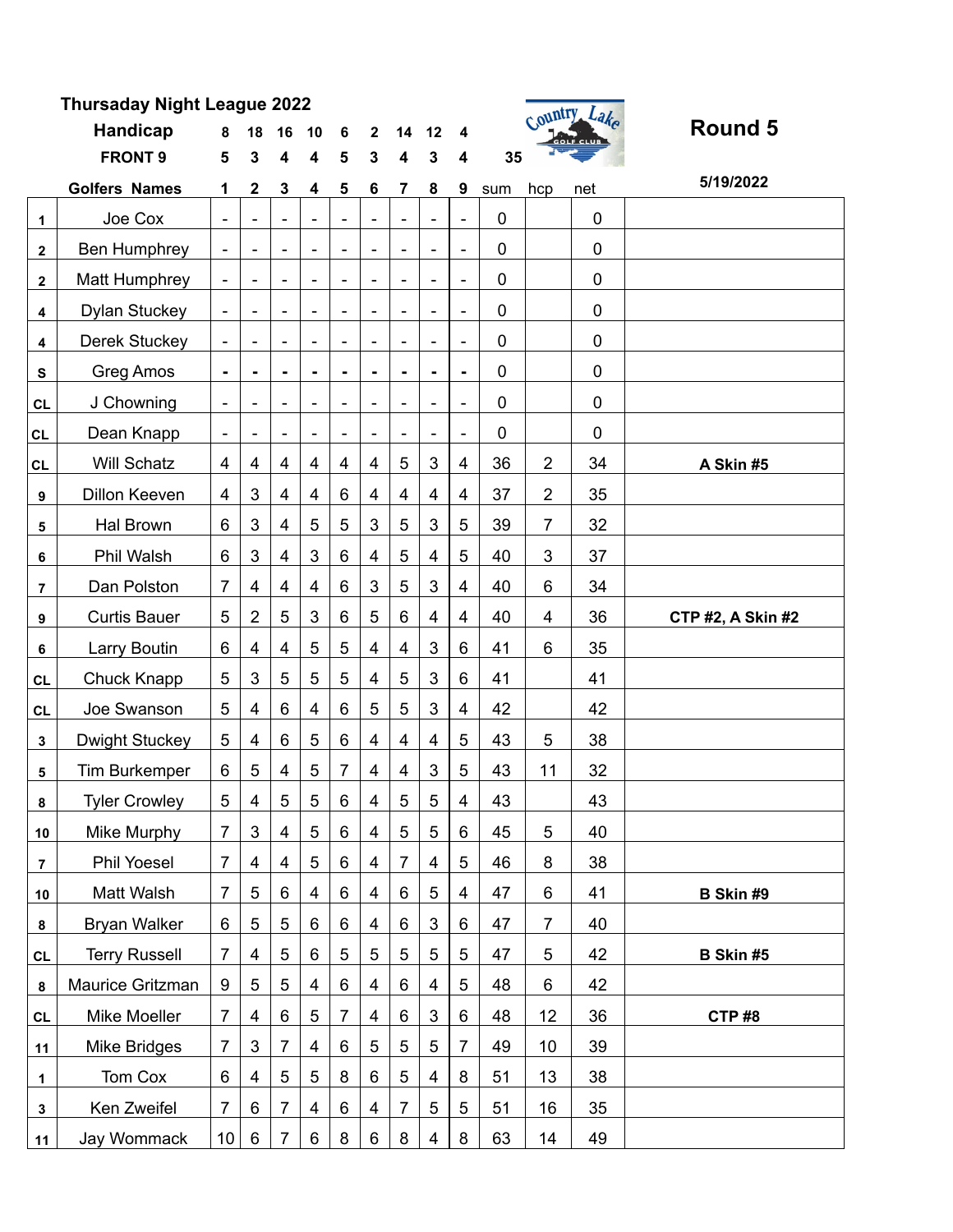|                         | Handicap              | 13                       | 3                        | 7                        | 11                       | 15                       | 9                        | 1                        | 17                       | 5                        |              | $\mathcal{C}$  | "מ<br>cour cruis |                   |
|-------------------------|-----------------------|--------------------------|--------------------------|--------------------------|--------------------------|--------------------------|--------------------------|--------------------------|--------------------------|--------------------------|--------------|----------------|------------------|-------------------|
|                         | <b>BACK 9</b>         | 4                        | 5                        | 3                        | 4                        |                          | 3                        |                          |                          |                          | 36           |                |                  | <b>Round 4</b>    |
|                         | <b>Golfers Names</b>  | 10                       | 11                       | 12                       | 13                       | 14                       | 15                       | 16                       | 17                       | 18                       | sum          | hcp            | net              | 5/12/2022         |
| 3                       | <b>Dwight Stuckey</b> | $\blacksquare$           |                          |                          |                          |                          |                          |                          |                          |                          | $\mathbf 0$  |                | $\mathbf 0$      |                   |
| 3                       | Ken Zweifel           | $\overline{\phantom{a}}$ | $\overline{\phantom{a}}$ | $\overline{\phantom{a}}$ | $\overline{\phantom{a}}$ | $\overline{\phantom{a}}$ | $\overline{\phantom{a}}$ | $\overline{\phantom{a}}$ | $\overline{\phantom{a}}$ | $\overline{\phantom{a}}$ | $\mathbf 0$  |                | $\mathbf 0$      |                   |
| 6                       | Larry Boutin          | $\overline{\phantom{a}}$ | $\overline{\phantom{a}}$ | $\blacksquare$           | $\blacksquare$           |                          | $\blacksquare$           | $\overline{\phantom{a}}$ |                          | $\blacksquare$           | $\mathbf 0$  |                | $\mathbf 0$      |                   |
| 6                       | Phil Walsh            | $\overline{\phantom{a}}$ | $\blacksquare$           | $\overline{\phantom{0}}$ | $\overline{\phantom{a}}$ | $\blacksquare$           | $\overline{\phantom{0}}$ | $\overline{\phantom{a}}$ | $\blacksquare$           | $\overline{\phantom{a}}$ | $\mathbf 0$  |                | $\mathbf 0$      |                   |
| <b>CL</b>               | Dean Knapp            | $\overline{\phantom{a}}$ | -                        | $\blacksquare$           | $\overline{\phantom{a}}$ | ÷                        | $\overline{\phantom{a}}$ | $\overline{\phantom{m}}$ | $\overline{\phantom{a}}$ | $\blacksquare$           | $\mathbf 0$  |                | $\overline{0}$   |                   |
| <b>CL</b>               | J Chowning            | $\overline{\phantom{a}}$ |                          |                          | $\overline{\phantom{a}}$ |                          |                          |                          |                          | ٠                        | $\mathbf 0$  |                | $\mathbf 0$      |                   |
| <b>CL</b>               | Chuck Knapp           | $\overline{\phantom{a}}$ | $\overline{\phantom{0}}$ | $\overline{\phantom{a}}$ | $\overline{\phantom{a}}$ |                          | $\overline{\phantom{0}}$ | $\overline{\phantom{a}}$ |                          | $\overline{\phantom{a}}$ | $\mathbf 0$  |                | $\mathbf 0$      |                   |
| S                       | Joe Swanson           | $\overline{\phantom{a}}$ | ۰                        | $\blacksquare$           | $\overline{\phantom{m}}$ |                          | $\overline{\phantom{a}}$ | ÷                        |                          | $\blacksquare$           | $\mathbf{0}$ |                | $\mathbf 0$      |                   |
| <b>CL</b>               | <b>Will Schatz</b>    | 5                        | 5                        | 3                        | $\overline{4}$           | $\overline{4}$           | 3                        | $\overline{\mathbf{4}}$  | 6                        | 5                        | 39           |                | 39               |                   |
| $\overline{7}$          | Dan Polston           | $\overline{4}$           | 5                        | 3                        | 5                        | 5                        | 3                        | $\overline{4}$           | $\overline{4}$           | 7                        | 40           | 6              | 34               |                   |
| 9                       | <b>Curtis Bauer</b>   | $\overline{4}$           | 5                        | 4                        | $\overline{4}$           | 5                        | 4                        | 5                        | $\overline{4}$           | 5                        | 40           | $\overline{4}$ | 36               |                   |
| 9                       | <b>Dillon Keeven</b>  | 5                        | 6                        | 3                        | $\overline{4}$           | 5                        | 3                        | $\overline{4}$           | 5                        | 5                        | 40           | $\overline{2}$ | 38               |                   |
| 4                       | <b>Dylan Stuckey</b>  | 6                        | 5                        | 4                        | $\overline{4}$           | 5                        | 4                        | 5                        | 5                        | 5                        | 43           | 4              | 39               |                   |
| 5                       | <b>Hal Brown</b>      | $\overline{4}$           | 7                        | 3                        | $\overline{4}$           | $\overline{7}$           | $\overline{4}$           | $\overline{4}$           | $\overline{4}$           | 6                        | 43           | 8              | 35               |                   |
| 10                      | Mike Murphy           | 6                        | 5                        | 4                        | $\overline{4}$           | 4                        | 3                        | $\overline{5}$           | 5                        | $\overline{7}$           | 43           | 5              | 38               |                   |
| S                       | <b>Greg Amos</b>      | 6                        | 6                        | 4                        | $\overline{\mathbf{4}}$  | 5                        | 4                        | $\overline{\mathbf{4}}$  | 5                        | 6                        | 44           |                | 44               |                   |
| 5                       | Tim Burkemper         | $\overline{7}$           | 6                        | $\overline{4}$           | $\overline{4}$           | $\overline{4}$           | $\overline{4}$           | $6\phantom{1}$           | 3                        | $\overline{7}$           | 45           | 11             | 34               | A Skin #17        |
| $\overline{7}$          | <b>Phil Yoesel</b>    | 5                        | 6                        | 5                        | 5                        | 4                        | 4                        | 5                        | $\overline{4}$           | $\overline{7}$           | 45           | 8              | 37               |                   |
| 10                      | Matt Walsh            | 5                        | 7                        | 4                        | $\overline{\mathbf{4}}$  | 5                        | 4                        | 4                        | 6                        | 6                        | 45           | 6              | 39               |                   |
| CL                      | <b>Terry Russell</b>  | 5                        | 6                        | 4                        | $\overline{4}$           | 4                        | 4                        | 6                        | 6                        | 6                        | 45           | 5              | 40               |                   |
| 8                       | <b>Bryan Walker</b>   | 5                        | 6                        | $\overline{4}$           | $\mathfrak{S}$           | 6                        | $\overline{4}$           | $6\phantom{1}$           | 6                        | $\overline{7}$           | 47           | $\overline{7}$ | 40               |                   |
| 11                      | Jay Wommack           | 5                        | 6                        | $\overline{5}$           | 5                        | 6                        | $\mathfrak{S}$           | $\,6\,$                  | $\overline{4}$           | 8                        | 48           | 14             | 34               | B Skin #15, #17   |
| $\overline{\mathbf{4}}$ | <b>Derek Stuckey</b>  | $\,6$                    | 8                        | $\mathbf 5$              | $\overline{\mathbf{4}}$  | 4                        | $\overline{4}$           | $\mathbf 5$              | 6                        | 7                        | 49           | 4              | 45               | <b>B Skin #14</b> |
| 8                       | Maurice Gritzman      | 5                        | $\overline{7}$           | 6                        | $\overline{4}$           | 4                        | $\overline{4}$           | $\sqrt{5}$               | 5                        | 10                       | 50           | 5              | 45               |                   |
| 11                      | Mike Bridges          | 5                        | 6                        | 6                        | $\overline{7}$           | 5                        | $\overline{4}$           | $\overline{5}$           | 6                        | $\overline{7}$           | 51           | 10             | 41               |                   |
| $\mathbf{1}$            | Joe Cox               | 8                        | $\overline{7}$           | 4                        | $\overline{5}$           | $\overline{7}$           | 4                        | $\sqrt{5}$               | 5                        | 7                        | 52           | 15             | 37               |                   |
| $\mathbf 2$             | <b>Ben Humphrey</b>   | $\overline{5}$           | 6                        | $\mathbf{3}$             | $\overline{4}$           | $\sqrt{5}$               | $\,6\,$                  | $\overline{7}$           | 6                        | 10                       | 52           | $\overline{7}$ | 45               | <b>B Skin #12</b> |
| $\mathbf 2$             | Matt Humphrey         | 5                        | 6                        | 5                        | 5                        | 5                        | $\overline{4}$           | 8                        | 5                        | 10                       | 53           | 11             | 42               |                   |
| $\mathbf 1$             | Tom Cox               | 5                        | 8                        | 6                        | 6                        | 6                        | $\overline{4}$           | $\,6$                    | 5                        | 8                        | 54           | 13             | 41               |                   |
| CL                      | Mike Moeller          | 6                        | 6                        | $\sqrt{5}$               | 5                        | 6                        | $\overline{5}$           | $\,6\,$                  | 8                        | 10 <sub>1</sub>          | 57           | 12             | 45               |                   |

Country Lake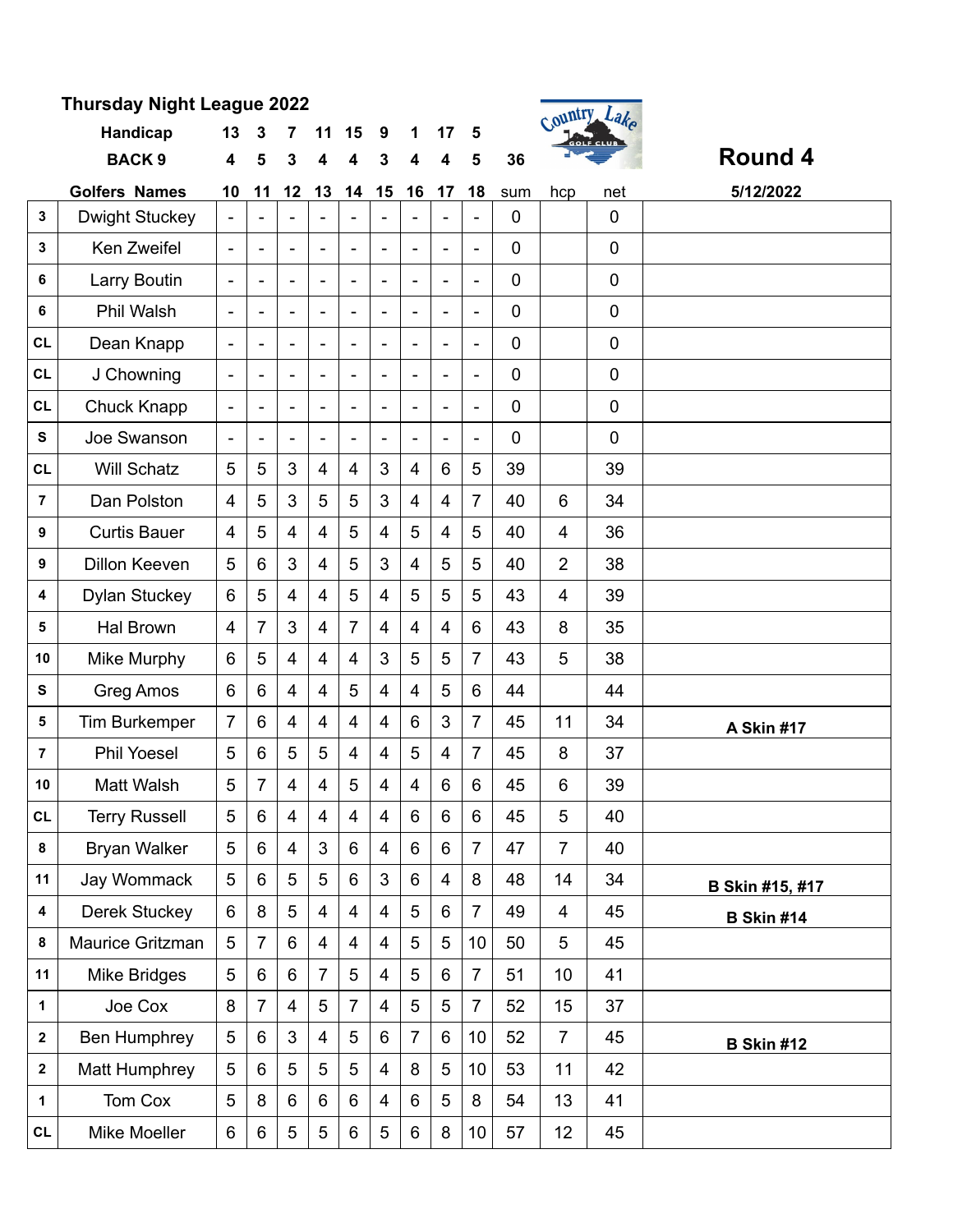| <b>Thursaday Night League 2022</b> |                       |                              |                  |                          |                          |                |                 |                          |                              |                              |             | Country Lake            |     |                            |
|------------------------------------|-----------------------|------------------------------|------------------|--------------------------|--------------------------|----------------|-----------------|--------------------------|------------------------------|------------------------------|-------------|-------------------------|-----|----------------------------|
|                                    | <b>Handicap</b>       | 8                            | 18               | 16                       | 10                       | 6              | $\mathbf{2}$    | 14                       | 12                           | 4                            |             | GOLF CLUB               |     | <b>Round 3</b>             |
|                                    | <b>FRONT 9</b>        | 5                            | 3                | 4                        | 4                        | 5              | 3               | 4                        | 3                            | 4                            | 35          |                         |     |                            |
|                                    | <b>Golfers Names</b>  | 1                            | $\boldsymbol{2}$ | 3                        | 4                        | 5              | 6               | 7                        | 8                            | 9                            | sum         | hcp                     | net | 5/5/2022                   |
| 8                                  | Mike Murphy           | $\overline{\phantom{a}}$     |                  |                          | $\blacksquare$           |                |                 |                          |                              | $\overline{\phantom{a}}$     | $\mathbf 0$ |                         | 0   |                            |
| 8                                  | Matt Walsh            | $\overline{\phantom{a}}$     |                  | $\overline{\phantom{a}}$ | $\overline{\phantom{a}}$ |                |                 |                          | $\overline{\phantom{0}}$     | $\blacksquare$               | $\mathbf 0$ |                         | 0   |                            |
| 9                                  | <b>Bryan Walker</b>   | $\blacksquare$               |                  | $\blacksquare$           | $\blacksquare$           |                |                 | $\overline{\phantom{a}}$ |                              | $\overline{\phantom{a}}$     | $\mathbf 0$ |                         | 0   |                            |
| 9                                  | Maurice Gritzman      | $\qquad \qquad \blacksquare$ |                  | $\overline{\phantom{a}}$ | $\overline{\phantom{a}}$ |                |                 | $\overline{\phantom{a}}$ | $\overline{\phantom{a}}$     | $\blacksquare$               | $\mathbf 0$ |                         | 0   |                            |
| 11                                 | Mike Bridges          | $\overline{\phantom{a}}$     |                  |                          | $\frac{1}{2}$            |                |                 | $\overline{\phantom{a}}$ |                              | $\overline{\phantom{a}}$     | $\mathbf 0$ |                         | 0   |                            |
| 11                                 | Jay Wommack           | $\overline{\phantom{a}}$     |                  | $\overline{\phantom{0}}$ | $\overline{\phantom{a}}$ |                |                 | $\overline{\phantom{a}}$ | $\qquad \qquad \blacksquare$ | $\overline{\phantom{a}}$     | 0           |                         | 0   |                            |
| CL                                 | J Chowning            | $\blacksquare$               |                  |                          | $\blacksquare$           |                |                 | $\overline{\phantom{a}}$ |                              | $\overline{\phantom{a}}$     | $\mathbf 0$ |                         | 0   |                            |
| <b>CL</b>                          | Dean Knapp            | $\overline{\phantom{a}}$     |                  |                          |                          |                |                 |                          |                              | $\qquad \qquad \blacksquare$ | $\mathbf 0$ |                         | 0   |                            |
| 10                                 | <b>Dillon Keeven</b>  | 4                            | 3                | 4                        | 4                        | 5              | 4               | 4                        | $\overline{2}$               | 4                            | 34          | $\overline{2}$          | 32  | A Skin #8                  |
| CL                                 | Joseph Swanson        | $\overline{\mathbf{4}}$      | 4                | 4                        | 5                        | 4              | 4               | $\overline{\mathbf{4}}$  | 3                            | 5                            | 37          |                         | 37  | A Skin #5                  |
| $\mathbf{2}$                       | <b>Ben Humphrey</b>   | 5                            | 4                | 5                        | 4                        | 5              | 3               | $\overline{4}$           | 3                            | 5                            | 38          | $\overline{7}$          | 31  |                            |
| $\mathbf 3$                        | <b>Dwight Stuckey</b> | $\overline{\mathbf{4}}$      | $\overline{4}$   | 3                        | 5                        | 6              | 5               | $\overline{4}$           | $\overline{4}$               | 5                            | 40          | 5                       | 35  | Longest Putt #1, A Skin #3 |
| 4                                  | <b>Derek Stuckey</b>  | 5                            | 3                | $\overline{4}$           | 5                        | 7              | 3               | $\overline{4}$           | 3                            | 6                            | 40          | 4                       | 36  |                            |
| 6                                  | Phil Walsh            | 5                            | 4                | 5                        | 5                        | 5              | 3               | 5                        | 3                            | 5                            | 40          | 3                       | 37  |                            |
| 4                                  | <b>Dylan Stuckey</b>  | 6                            | 4                | 5                        | 5                        | 6              | $\overline{4}$  | 5                        | 4                            | 4                            | 43          | $\overline{4}$          | 39  |                            |
| $\overline{7}$                     | <b>Phil Yoesel</b>    | $\overline{\mathbf{4}}$      | 6                | $\overline{7}$           | $\overline{4}$           | 5              | 5               | $\overline{4}$           | $\overline{4}$               | 4                            | 43          | 8                       | 35  |                            |
| 1                                  | Tom Cox               | $\overline{7}$               | 4                | 4                        | 4                        | 7              | 5               | 6                        | 4                            | 5                            | 46          | 13                      | 33  |                            |
| CL                                 | <b>Terry Russell</b>  | 6                            | 3                | 8                        | 5                        | 6              | $\overline{2}$  | 5                        | 5                            | 6                            | 46          | 5                       | 41  | <b>CTP #6, A Skin #6</b>   |
| $\overline{7}$                     | Dan Polston           | 6                            | 4                | 8                        | 6                        | 5              | 5               | 5                        | 4                            | 5                            | 48          | 6                       | 42  |                            |
| 10                                 | <b>Curtis Bauer</b>   | 6                            | 3                | $\overline{7}$           | $\overline{7}$           | 6              | $\overline{4}$  | $6\,$                    | $\overline{4}$               | 5                            | 48          | $\overline{\mathbf{4}}$ | 44  |                            |
| ${\bf s}$                          | Greg Amos             | $\overline{7}$               | 4                | 5                        | 5                        | 10             | $\overline{5}$  | $\overline{4}$           | $\overline{4}$               | 4                            | 48          |                         | 48  | <b>B Skin #7, #9</b>       |
| 5                                  | <b>Brad</b>           | $\overline{7}$               | 3                | $6\,$                    | 5                        | $\overline{7}$ | $6\phantom{1}6$ | $6\,$                    | $\overline{\mathbf{4}}$      | 5                            | 49          | $\pmb{0}$               | 49  |                            |
| 5                                  | <b>Tim Burkemper</b>  | 6                            | 4                | 5                        | 6                        | 7              | 5               | 5                        | $\overline{4}$               | $\overline{7}$               | 49          | 11                      | 38  |                            |
| <b>CL</b>                          | Mike Moeller          | $\overline{7}$               | $\overline{4}$   | $\sqrt{5}$               | $\overline{\mathbf{4}}$  | $\overline{7}$ | 5               | $6\,$                    | $6\,$                        | 5                            | 49          | 11                      | 38  | B Skin #4                  |
| $\mathbf{2}$                       | Matt Humphrey         | 6                            | 6                | 7                        | 5                        | 5              | 4               | 5                        | $6\,$                        | 6                            | 50          | 11                      | 39  | B Skin #5                  |
| CL                                 | Chuck Knapp           | 6                            | $\overline{4}$   | 5                        | 7                        | $\overline{7}$ | 5               | 6                        | $\overline{4}$               | 6                            | 50          |                         | 50  |                            |
| $\mathbf 3$                        | Ken Zweifel           | 10                           | 3                | 5                        | 5                        | 9              | 5               | 7                        | $\overline{2}$               | 6                            | 52          | 16                      | 36  | B Skin #8                  |
| 1                                  | Joe Cox               | 6                            | 6                | $\overline{7}$           | 5                        | 8              | 6               | 6                        | 3                            | 8                            | 55          | 16                      | 39  |                            |
| 6                                  | Larry Boutin          | 8                            | 4                | $\bf 8$                  | 8                        | 5              | 4               | $\bf 8$                  | $\,6\,$                      | 8                            | 59          | 5                       | 54  |                            |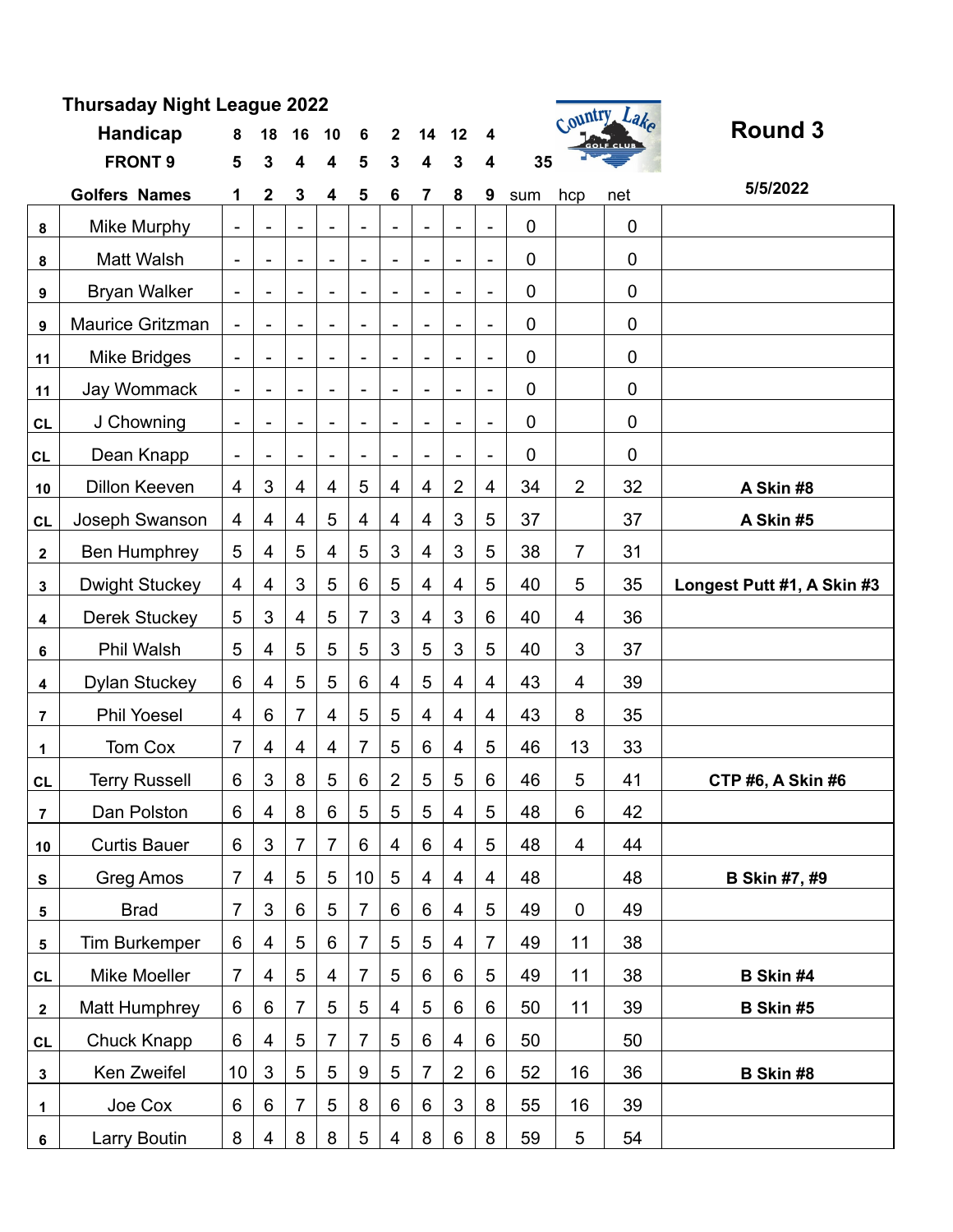| Thursday Night League 2022 |                       |                              |                          |                              |                              |                          |                |                          |                          |                          |             |                         | Country Lake |                         |  |
|----------------------------|-----------------------|------------------------------|--------------------------|------------------------------|------------------------------|--------------------------|----------------|--------------------------|--------------------------|--------------------------|-------------|-------------------------|--------------|-------------------------|--|
|                            | Handicap              | 13                           | 3                        |                              | 11                           | 15                       | 9              | 1                        | 17                       | 5                        |             |                         | GOLF CLUB    |                         |  |
|                            | <b>BACK 9</b>         | 4                            | 5                        | 3                            | 4                            | 4                        | 3              | 4                        | 4                        | 5                        | 36          |                         |              | <b>Round 2</b>          |  |
|                            | <b>Golfers Names</b>  | 10                           | 11                       | 12                           | 13                           | 14                       | 15             | 16                       | 17                       | 18                       | sum         | hcp                     | net          | 4/28/22                 |  |
| 5                          | Hal Brown             | $\overline{\phantom{a}}$     |                          |                              |                              |                          |                |                          |                          |                          | $\mathbf 0$ |                         | $\mathbf 0$  |                         |  |
| 5                          | <b>Tim Burkemper</b>  | $\qquad \qquad \blacksquare$ | $\overline{\phantom{a}}$ | $\overline{\phantom{a}}$     | $\overline{\phantom{0}}$     | $\overline{\phantom{a}}$ | $\blacksquare$ | $\overline{\phantom{0}}$ | $\overline{\phantom{a}}$ | $\overline{\phantom{a}}$ | $\mathbf 0$ |                         | $\mathbf 0$  |                         |  |
| 11                         | <b>Mike Bridges</b>   | $\overline{\phantom{a}}$     | $\qquad \qquad -$        |                              | $\overline{a}$               | $\overline{\phantom{a}}$ |                | $\overline{\phantom{0}}$ | $\overline{\phantom{a}}$ | $\overline{\phantom{a}}$ | $\mathbf 0$ |                         | $\mathbf 0$  |                         |  |
| 11                         | Jay Wommack           | $\qquad \qquad \blacksquare$ | $\overline{\phantom{a}}$ | $\overline{\phantom{a}}$     | $\qquad \qquad \blacksquare$ | $\overline{\phantom{a}}$ | $\blacksquare$ | $\overline{\phantom{0}}$ | $\overline{\phantom{a}}$ | $\blacksquare$           | $\mathbf 0$ |                         | $\mathbf 0$  |                         |  |
| <b>CL</b>                  | J Chowning            |                              |                          |                              |                              |                          |                |                          |                          | $\overline{\phantom{a}}$ | $\mathbf 0$ |                         | $\mathbf 0$  |                         |  |
| <b>CL</b>                  | <b>Terry Russell</b>  | $\overline{\phantom{a}}$     | $\overline{\phantom{a}}$ | $\qquad \qquad \blacksquare$ | $\qquad \qquad -$            | $\overline{\phantom{a}}$ | $\blacksquare$ | $\overline{\phantom{0}}$ | $\overline{\phantom{a}}$ | $\overline{\phantom{a}}$ | 0           |                         | $\mathbf 0$  |                         |  |
| 9                          | <b>Dillon Keeven</b>  | 4                            | 5                        | 3                            | 4                            | $\overline{4}$           | 4              | 5                        | $\overline{\mathbf{4}}$  | 5                        | 38          | $\overline{2}$          | 36           |                         |  |
| 6                          | Phil Walsh            | 4                            | 5                        | 3                            | 5                            | 5                        | 4              | 4                        | $\overline{4}$           | 5                        | 39          | 3                       | 36           |                         |  |
| 9                          | <b>Curtis Bauer</b>   | 5                            | 5                        | 3                            | 4                            | $\overline{4}$           | $\overline{4}$ | $\overline{4}$           | 5                        | 6                        | 40          | $\overline{\mathbf{4}}$ | 36           | Longest Putt #18        |  |
| 12                         | <b>Will Schatz</b>    | 4                            | $6\phantom{1}$           | 4                            | 6                            | 4                        | 3              | 4                        | 4                        | 5                        | 40          | 1                       | 39           |                         |  |
| 3                          | <b>Dwight Stuckey</b> | 4                            | 7                        | $\overline{4}$               | 5                            | $\overline{4}$           | 3              | 5                        | 5                        | 4                        | 41          | 5                       | 36           | A Skin #18              |  |
| $\overline{\mathbf{4}}$    | <b>Dlyan Stuckey</b>  | $6\phantom{1}$               | 8                        | 3                            | 4                            | 5                        | $\overline{2}$ | 5                        | 5                        | 4                        | 42          | 4                       | 38           |                         |  |
| $\overline{\mathbf{4}}$    | <b>Derek Stuckey</b>  | 5                            | $6\phantom{1}$           | 5                            | 5                            | $\overline{4}$           | $\overline{4}$ | $6\phantom{1}6$          | 3                        | 6                        | 44          | $\overline{\mathbf{4}}$ | 40           |                         |  |
| $\mathbf{2}$               | <b>Ben Humphrey</b>   | $\overline{7}$               | 6                        | 4                            | 6                            | $\overline{4}$           | 4              | 5                        | 5                        | 5                        | 46          | 7                       | 39           |                         |  |
| $\overline{7}$             | Dan Polston           | 6                            | 7                        | 3                            | 3                            | 6                        | 3              | 5                        | 5                        | 8                        | 46          | 6                       | 40           | A Skin #13              |  |
| $\overline{7}$             | <b>Phil Yoesel</b>    | 5                            | $6\phantom{1}$           | 5                            | 5                            | 5                        | 3              | 5                        | 5                        | $\overline{7}$           | 46          | 8                       | 38           |                         |  |
| 10                         | Mike Murphy           | 6                            | $\overline{7}$           | 4                            | 5                            | $\overline{\mathbf{4}}$  | $\overline{4}$ | 5                        | 5                        | $\overline{7}$           | 47          | 5                       | 42           |                         |  |
| <b>CL</b>                  | <b>Chuck Knapp</b>    | 4                            | $\overline{7}$           | 4                            | $6\phantom{1}$               | $\overline{\mathbf{4}}$  | 3              | $6\phantom{1}6$          | 6                        | 7                        | 47          |                         | 47           |                         |  |
| 1                          | Joe Cox               | 5                            | $\sqrt{5}$               | 6                            | $6\phantom{1}$               | $6\phantom{1}$           | $\overline{4}$ | 5                        | 4                        | $\bf 8$                  | 49          | 16                      | 33           | <b>B Skin #11</b>       |  |
| 6                          | Larry Boutin          | 5                            | 8                        | 4                            | 6                            | 4                        | $\mathfrak{B}$ | 6                        | 6                        | $\overline{7}$           | 49          | 5                       | 44           | <b>B Skin #18</b>       |  |
| 10                         | Matt Walsh            | 6                            | $\overline{7}$           | 5                            | $6\phantom{1}$               | 6                        | 4              | 5                        | 4                        | $\overline{7}$           | 50          | 6                       | 44           |                         |  |
| $\mathbf{2}$               | <b>Matt Humphrey</b>  | $\overline{7}$               | $\overline{7}$           | $\mathfrak{S}$               | 6                            | 3                        | 4              | 8                        | 4                        | 8                        | 50          | 11                      | 39           | CTP #12, B Skin #12,#14 |  |
| 8                          | <b>Bryan Walker</b>   | 6                            | 6                        | $\overline{7}$               | 5                            | 5                        | 3              | 6                        | 4                        | 8                        | 50          | 6                       | 44           |                         |  |
| 8                          | Maurice Gritzman      | 5                            | $\overline{7}$           | 4                            | 4                            | $\overline{7}$           | 4              | 7                        | 4                        | 9                        | 51          | 5                       | 46           | <b>B Skin #13</b>       |  |
| 12                         | Mike Moeller          | 5                            | 8                        | 5                            | $6\phantom{1}$               | $\sqrt{5}$               | 5              | 5                        | 4                        | 10                       | 53          | 11                      | 42           |                         |  |
| $\mathbf 3$                | Ken Zweifel           | 5                            | 8                        | 4                            | $\overline{7}$               | $\overline{7}$           | 4              | $\overline{7}$           | 4                        | 8                        | 54          | 16                      | 38           |                         |  |
| <b>CL</b>                  | Dean Knapp            | $\overline{7}$               | 7                        | $\overline{7}$               | 6                            | $\sqrt{5}$               | 4              | 5                        | 6                        | 9                        | 56          |                         | 56           |                         |  |
| $\mathbf 1$                | Tom Cox               | 8                            | 6                        | 6                            | 6                            | 6                        | 5              | 6                        | 8                        | 9                        | 60          | 13                      | 47           |                         |  |